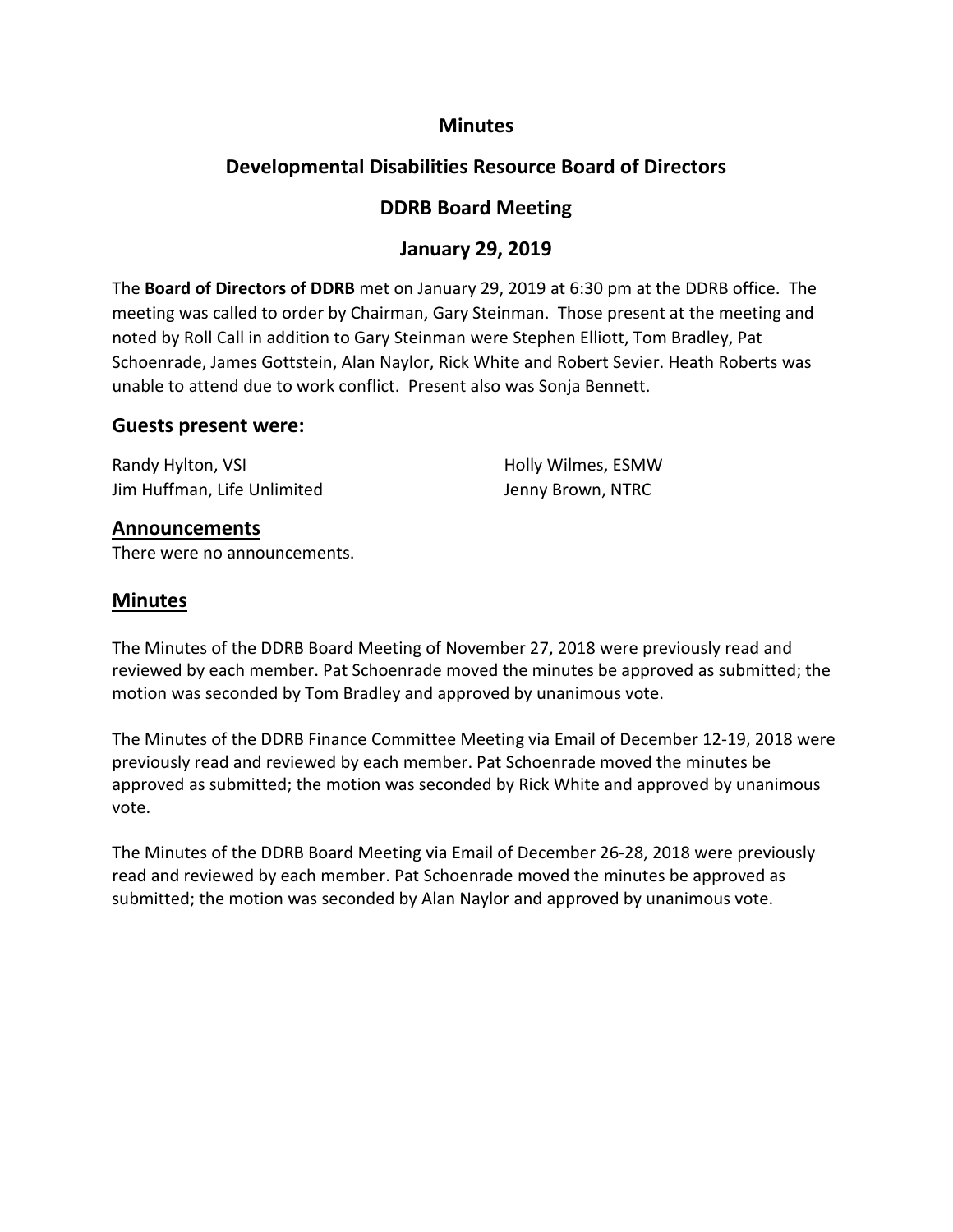# **Financial Report**

Tom Bradley, Treasurer provided the following Financial Report for the year end December 2018.

#### **DDRB P&L YTD to Date December YTD**

| Total Income $=$ | \$6,160,244.43           |
|------------------|--------------------------|
| Total Expenses = | \$5,698,846.91           |
| Net Income $=$   | $\frac{5}{9}$ 461,397.52 |

#### **DDRB Balance Sheet December YTD**

| Total Checking & Savings =     | \$4,701,229.29 |
|--------------------------------|----------------|
| Total Fixed Assets =           | \$1,917,004.37 |
| Total Assets =                 | \$6,618,233.66 |
| Total Liabilities=             | 1,789.92       |
| Total Fund Balance =           | \$6,155,046.22 |
| Net Income $=$                 | \$1,581,165.59 |
| Total Equity =                 | 461,397.52     |
| Total Liabilities and Equity = | \$6,618,233.66 |

#### **TCM P & L Year to Date December YTD**

| Total Income $=$ | \$3,517,938.97 |
|------------------|----------------|
| Total Expenses = | \$2,862,969.79 |
| Net Income $=$   | \$654,969.18   |

#### **TCM Balance Sheet December YTD**

| \$2,404,541.86 |
|----------------|
| \$2,404,541.86 |
| \$2,404,541.86 |
| \$2,404,541.86 |
|                |

### **RECAP of Investments – December 31, 2018**

#### **DDRB**

#### **Long Term Reserves Investment**:

Total Balance = \$2,425,000 Short Term Working Capital Investment: Total Balance = \$0 DDRB Interest Earned YTD = \$81,598.83

### **TCM**

#### **Long-Term TCM Reserves Investment:**

Total Balance= \$1,979,000 TCM Interest YTD = \$25,737.52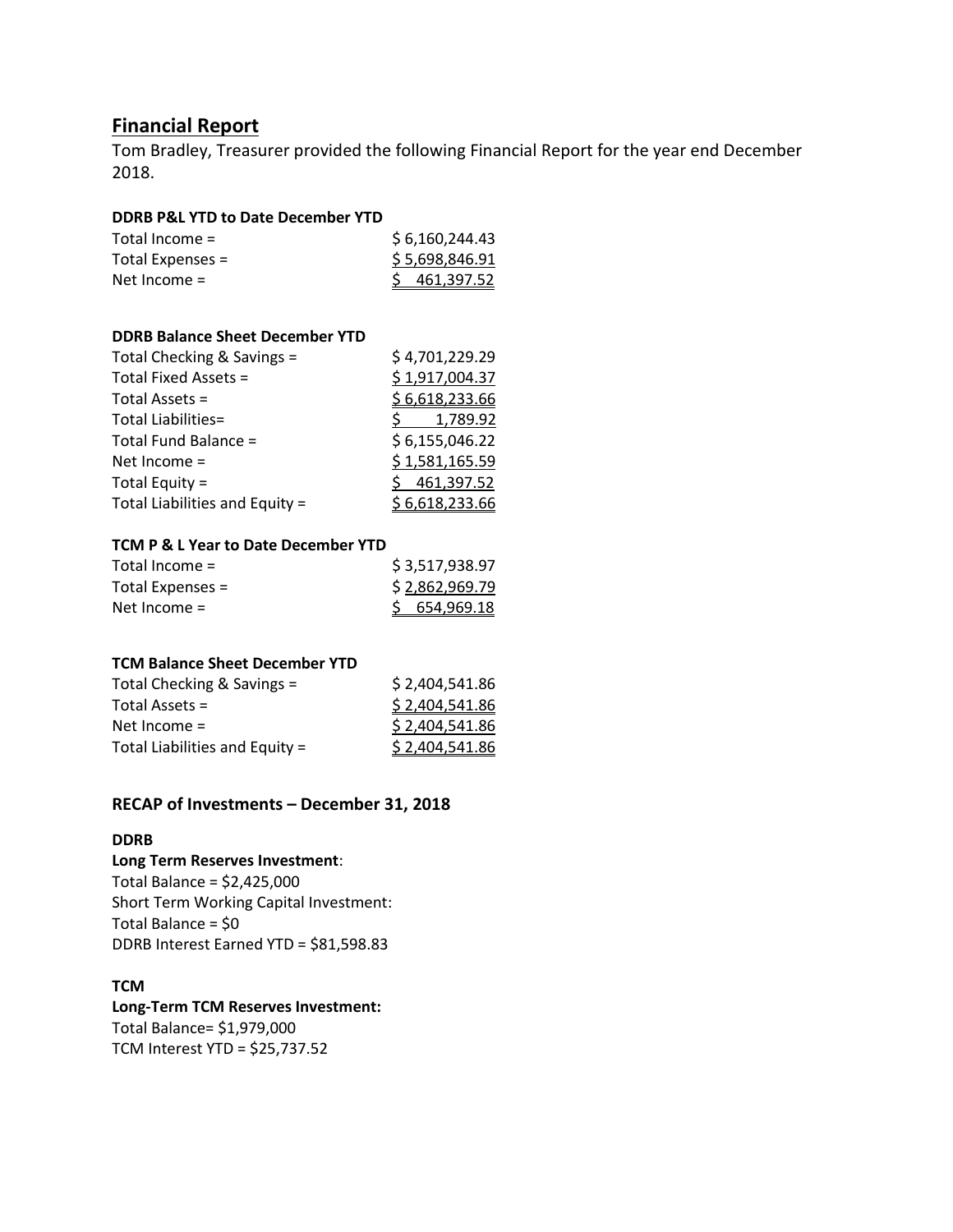# **Administrative Directors Report**

Sonja reported that all the agency contracts for FY19 had been received and signed. The FY19 budget was sent to the county on December 1 as instructed. She said that the expiring board members had all completed applications for renewal and their names would be submitted to the Commissioners for approval on February 11. She said that Megan Thompson had suggested she could / would come to the DDRB board meeting and swear-in the renewing members. Sonja will follow up and advise. She reminded the board members that they should have received a letter from the Missouri Ethics Commission regarding filing their 2019 personal financial disclosure statements. All board members need to file the statement but it is not technically due until May.

## **Executive Committee**

Gary Steinman reported that realtor says that Sherwood House is still showing strongly and he does not recommend a lower listing price.

## **Finance Committee**

Steve Elliott suggested that the board should make a public vote on the issues in which money was previously approved via email. Tom Bradley reviewed the Northland Early Education request for additional funding for 2018 in the amount of \$20,372 which had been approved via email unanimously. The board voted to approve the increase by unanimous roll call vote by the members present.

Gary Steinman instructed Sonja to review the DDRB policies for email and/or conference call meetings and to further recommend a policy to follow in the future should the need arise.

The Board discussed the DDRB Reserve Policy which recommends that the reserves should be the equivalent of 75% of the annual operating expenses. The 2019 DDRB annual expenses are budgeted at \$4,862,939 which would equate to a reserve requirement of \$3,647.200. The reserves at year end (in long term investments) was \$2,425,000 with additional funding in January of \$741,000 as per previous board directive brining the long-term reserve investment to \$3,166,000. Robert Sevier suggested that in lieu of adding funds to the reserve, the board should consider additional housing. Steve Elliott reminded the board that the policy was instituted in 2005 when several of the agencies, including VSI, faced a short-fall because of changes at the Federal and State levels. The Finance Committee will review the policy and made recommendations to the board at the next meeting.

## **Services Committee**

Pat Schoenrade provided reports on site visits to Della Lamb and Vocational Services. Copies of her reports are attached to these minutes.

She reported that with the changes implemented in 2018 regarding the transportation procedures, Laurie Brewer with City Wide Transportation/Della Lamb thought things were running more smoothly but a revisit of the procedures with the Service Coordinators would be helpful. Pat reminded the board that Service Committee is to review the Transportation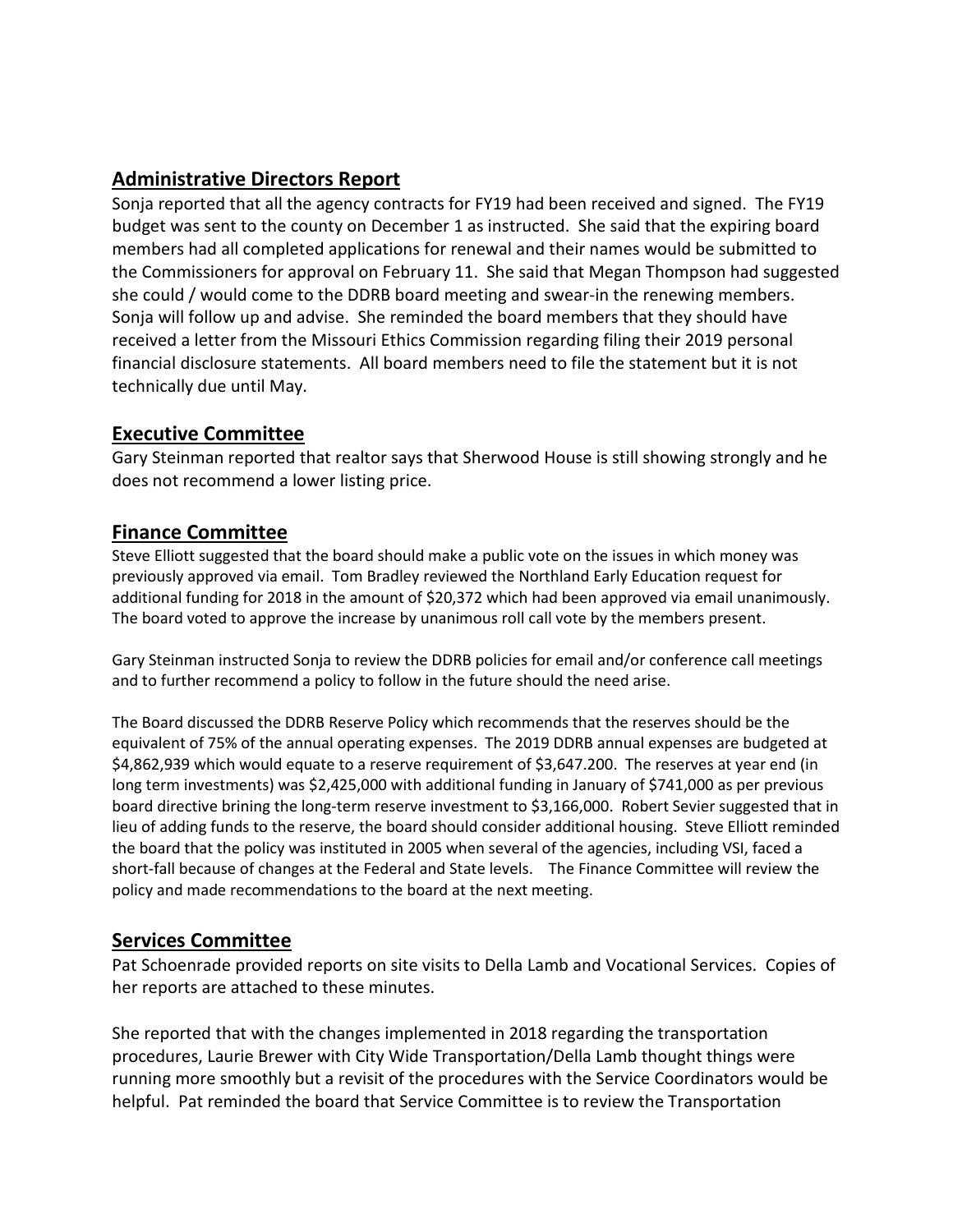Manual annually and will be working on that in the near future. She also reported that City Wide Transportation is working on getting a contract directly with DMH.

Pat reported that one can never come away from a visit at Vocational Services without being impressed with the organization, the staff and the workers. The industrial model in which VSI originally established has enabled them to continue to operate successfully while other workshops who implemented programs differently have struggled. The Supported Employment program is also going very well.

She reported that the ACED program was enrolling students and the first session in progress.

## **Board Owned Property Committee**

Alan Naylor reported that the board owned property inspections had been completed and provided the following report and requests for repairs.

### **Ridgeway House**

**18301** A new client has recently moved into the basement. The bathroom down there is worn out and not suitable for someone with disabilities. It has an extremely small foot print. A light over the shower is also missing its cover. We should look at remodeling it and increasing its size. The remodel cost would be close to \$11-14,000. This item was pended for further research and discussion.

**18302** The light in the basement shower should be replaced. Est \$200 **– The board approved \$200 for Jason Kuhlman to complete the repair by roll call vote unanimously by the members present.**

**18303** At the inspection, the idea was brought up to remodel the main hall bath. It has a small shower and a tub that is not safe to use. The room size is large enough to put in a roll in shower. It is also possible to make the door larger. The clients are getting to an age where this will be necessary soon. An approximate remodel price would be \$14-17,000. This item was pended for further research and discussion.

**18304** The downspout on the front corner has been run over by a mower. It needs to be replaced. Est\$120. **Life Unlimited to repair and advise when completed.**

### **Hampton House**

**18305** The condensation pump on the A-coil broke and was replaced. The old one and its hose was left there and should be removed. Est \$150 **Life Unlimited to repair and advise when completed.**

**18306** The bathroom has peeling paint and cracks in the ceiling. It needs to be repaired and painted. Est\$525 **The board approved \$525 for Jason Kuhlman to complete the repair by roll call vote unanimously by the members present.**

**18307** The garage drain needs to be snaked. Est \$150 Life **Unlimited to repair and advise when completed.**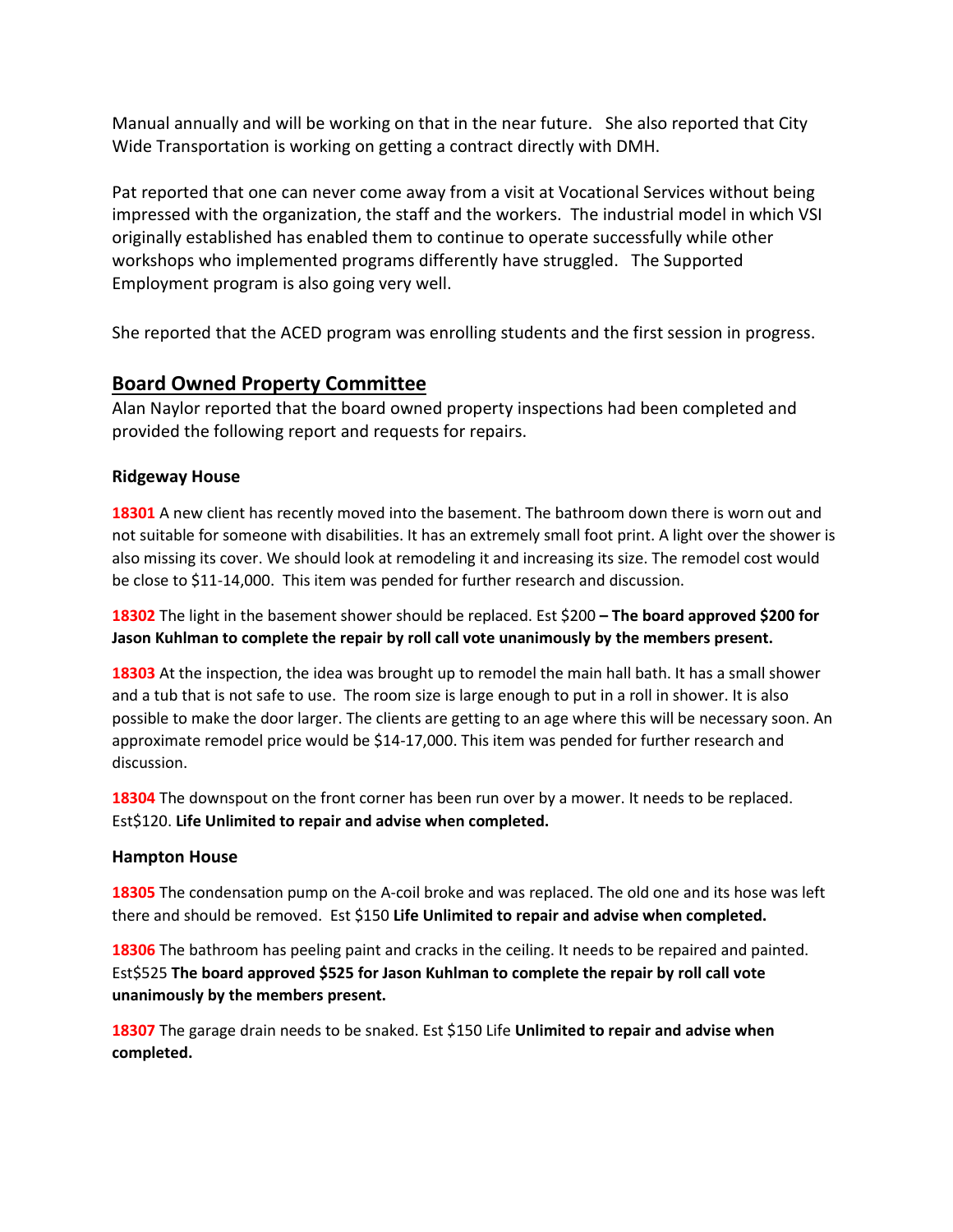**18308** A piece of vinyl siding is damaged on the rear of the house. Est to replace \$200 **The board approved \$200 for Jason Kuhlman to complete the repair by roll call vote unanimously by the members present.**

**18309** The back yard has been eroding. The back of the property falls away down a steep hill. Years ago, there was a retaining wall. It has fallen into disrepair. Over the last few years the guys have brought in several loads of dirt. But without a wall, it washes away. This spring we should get estimates and look at having one built. **Jason Kuhlman to acquire 3 bids for this project.**

#### **Liberty House**

**18310** The front edge of the roll in shower needs to be re-caulked. Est\$225 **Life Unlimited to repair and advise when completed.**

**18311** The ceiling above the roll in shower needs to texture repaired and painted. Est\$400 **The board approved \$400 for Jason Kuhlman to complete the repair by roll call vote unanimously by the members present.**

**18312** Two splash block need to be replaced because they are either missing or too small. One area needs dirt brought in because it has washed away. Est\$300 **Life Unlimited to repair and advise when completed.**

**18313** Parking is becoming a big issue at this house. We should look at pouring more parking pads in the spring. There are a few areas that could be used. **Referred to Liberty Easement Project.**

#### **Northland House**

No maintenance needed.

### **Kent Building**

**18314** The landscape will need work in February. The grasses and roses will need to be pruned. Est\$350. This expenditure has already been approved in the budget and it is up to Sonja to have Chris Lawn and Landscape of Kuhlman perform the work.

### **Trash Service**

Sonja provided the committee with a proposal from **Rubicon Global** to for trash/waste removal. The proposal provides a savings of over \$1200 annually utilizing WCA, Inc. as the supplier as opposed to the current supplier, Republic Service. The contract for Republic runs through May, 2019. The Board approved the change in vendors with a motion made by Rick White and seconded by Steve Elliott followed by and verbal vote. The board instructed Sonja to follow up on the steps necessary to make this change.

### **Liberty House Easement**

The DDRB Board has been contacted by Star Development Corporation who is developing residential housing next to the Liberty House. They have requested permission for a storm drainage easement to the property. In order to create the drain at least one tree on the property will need to be removed and the two drive ways disrupted. Star Development assured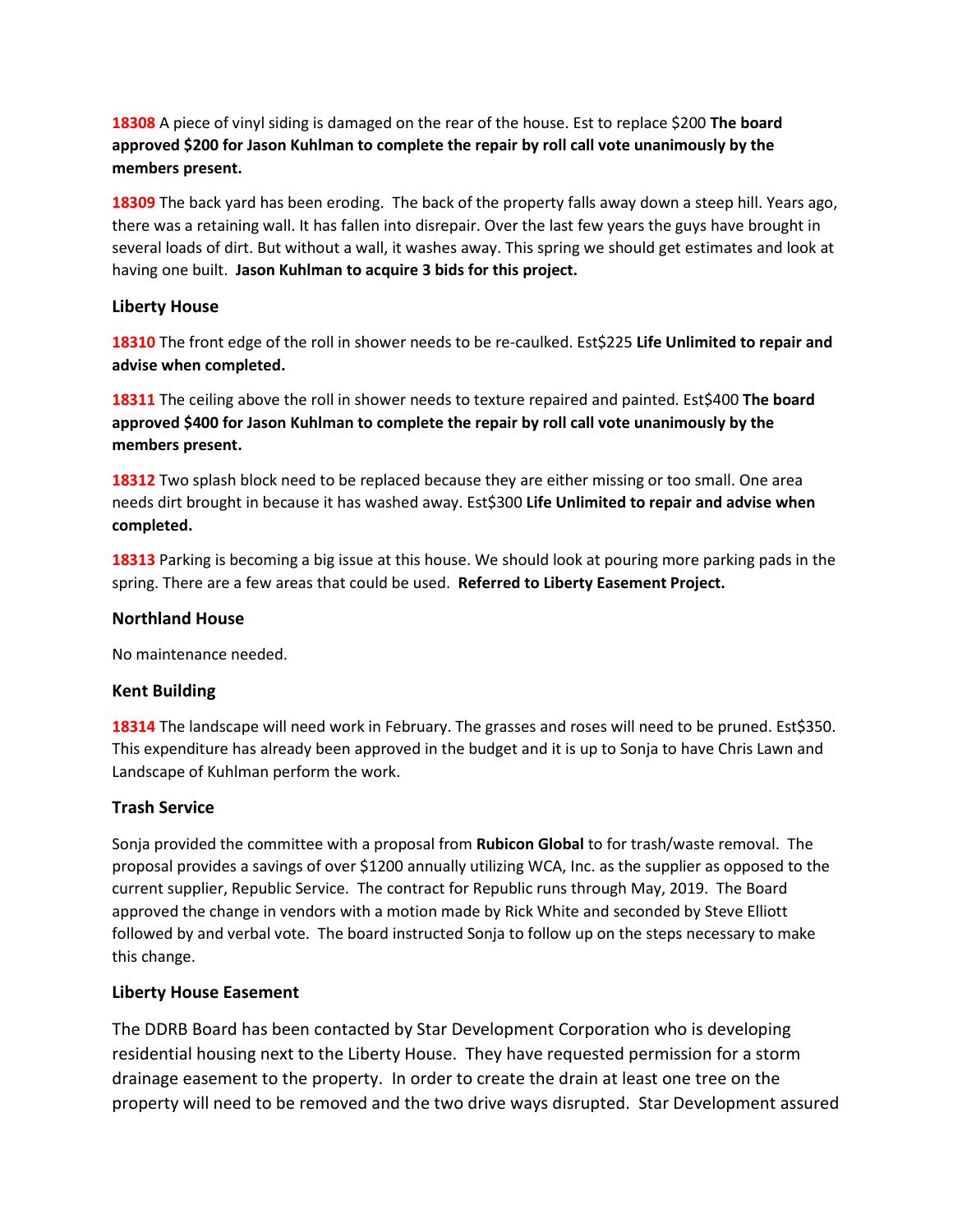DDRB (Alan Naylor) that the driveways would remain accessible during construction of the storm drain and the driveway replaced with concrete when complete. In addition, the tree which will need to be removed will be replaced. Alan reported the BOP Committee agreed that Alan would contact the City of Liberty to inquire if this is approved by the city. The Committee further agreed that some sort of compensation would be in order for the disruption to the Liberty House residents. It was suggested that perhaps the compensation could be additional concrete parking pads poured at Liberty House. Steve Elliott is to contact Star Development and get back to the Committee and Board. The project is pended until this information is acquired and reviewed by the Committee and a recommendation made to the Board.

## **Kent Street Parking**

Parking at Kent Street has been an issue for some time. BUT the City recently posted NO Parking Signs on both sides of Kent Street from Hwy 291 to Brown Street. There are currently 44 people working in the building and off-street parking was the only alternative for half of the employees not to mention any visitor parking. Alan Naylor visited with West Rock regarding the vacant lot across the street to find that it is not available for purchase or lease by the corporate office. Alan provided some very preliminary information on the land at the back of the building with an address of 931 Sutton. The BOP Committee recommended and the board agreed to have Alan pursue that option further and report back to the board. Randy Hylton was asked to consider "renting" parking space to the board on a temporary basis. Alan will follow up with Randy.

### **Clay County Homes Inspection**

Per the direction of the DDRB Board and Board Owned Property Committee, the board is interested in reviewing the process for inspecting all the homes of the agencies in which we fund housing in Clay County. Pursuant to that initiative, Alan Naylor was directed to obtain bids for those home inspections. He received bids from Home Run Certified Inspections at \$250 per home inspection and Kuhlman Construction for \$170 per home inspection. Kuhlman's bid being the lower bid as well as our current inspector and maintenance provider, the BOP Committee agreed and recommended his proposal if the project, in general, is approved. The BOP Committee agreed and recommended to the Board that inspection of each home one time per year was sufficient with an additional spot check of 10-15 homes periodically through the year as supplemental. The BOP Committee agreed and recommended to the Board that the next step would be to discuss this initiative with Life Unlimited and TNC Community and enter into an appropriate agreement.

## **Long Range Committee**

There was no report.